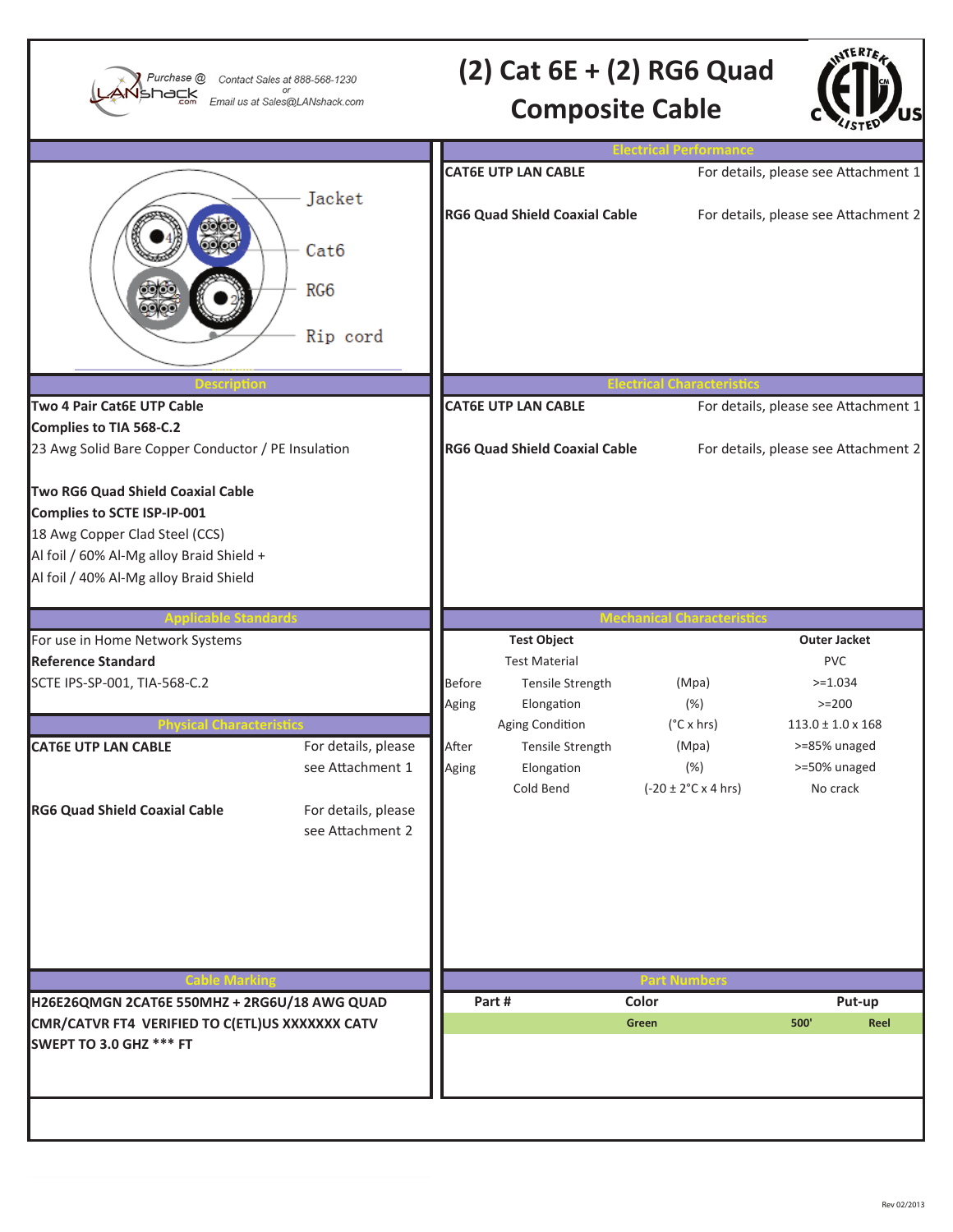4shack

## **(2) Cat6E + (2) RG6 Quad**



## **Attachment 1**

|                                                                        |                     |                                   | Frequency                                                                                                             | <b>Attenuation</b>                                                     | <b>Return loss</b>       | <b>NEXT</b>              | <b>PS-NEXT</b>           |
|------------------------------------------------------------------------|---------------------|-----------------------------------|-----------------------------------------------------------------------------------------------------------------------|------------------------------------------------------------------------|--------------------------|--------------------------|--------------------------|
|                                                                        |                     |                                   | (MHz)                                                                                                                 | (dB/100m)                                                              | (dB)                     | (dB)                     | (dB)                     |
|                                                                        |                     | <b>JACKET</b>                     |                                                                                                                       | Max.                                                                   | Min.                     | Min.                     | Min.                     |
| <b>CROSS-WEB</b>                                                       |                     |                                   | $\mathbf{1}$                                                                                                          | 2.0                                                                    | 20.0                     | 77.3                     | 75.3                     |
|                                                                        |                     |                                   | 4                                                                                                                     | 3.8                                                                    | 23.6                     | 68.3                     | 66.3                     |
| <b>INSULATION</b>                                                      |                     | <b>CONDUCTOR</b>                  | 8                                                                                                                     | 5.3                                                                    | 25.4                     | 63.8                     | 61.8                     |
|                                                                        |                     |                                   | 10                                                                                                                    | 5.9                                                                    | 26.0                     | 62.3                     | 30.3                     |
|                                                                        |                     |                                   | 16                                                                                                                    | 7.4                                                                    | 26.0                     | 59.3                     | 57.3                     |
|                                                                        |                     |                                   | 20                                                                                                                    | 8.3                                                                    | 26.0                     | 57.8                     | 55.8                     |
| <b>RIP CORD</b>                                                        |                     |                                   | 25                                                                                                                    | 9.3                                                                    | 25.5                     | 56.3                     | 54.3                     |
|                                                                        |                     |                                   | 31.25                                                                                                                 | 10.4                                                                   | 25.0                     | 54.9                     | 52.9                     |
|                                                                        |                     |                                   | 62.5                                                                                                                  | 14.9                                                                   | 23.5                     | 50.4                     | 48.4                     |
|                                                                        |                     |                                   | 100                                                                                                                   | 19.0                                                                   | 22.5                     | 47.3                     | 45.3                     |
|                                                                        |                     |                                   | 155                                                                                                                   | 23.9                                                                   | 21.6                     | 45.8                     | 43.5                     |
| 23 AWG CAT6E CMR, High-Performance Data Cable                          |                     |                                   | 200                                                                                                                   | 27.4                                                                   | 21.0                     | 42.8                     | 40.8                     |
|                                                                        |                     |                                   | 250                                                                                                                   | 30.8                                                                   | 20.5                     | 41.3                     | 39.3                     |
| • ETL Listed Type CMR                                                  |                     |                                   | 300                                                                                                                   | 34.0                                                                   | 20.1                     | 40.2                     | 38.2                     |
| • C(ETL) listed CMG FT4                                                |                     |                                   | 350                                                                                                                   | 37.0                                                                   | 19.8                     | 39.2                     | 37.2                     |
|                                                                        |                     |                                   | 400                                                                                                                   | 39.7                                                                   | 19.5                     | 38.3                     | 36.3                     |
| • ETL Verified to TIA - 568-C.2, and ISO/IEC 11801<br>• ROHS Compliant |                     |                                   | 450                                                                                                                   | 42.1                                                                   | 19.2                     | 37.5                     | 35.5                     |
|                                                                        |                     |                                   | 500                                                                                                                   |                                                                        |                          |                          |                          |
| • ATM 155 Mbps                                                         |                     |                                   | 550                                                                                                                   | 44.9                                                                   | 19.0                     | 36.8                     | 34.8<br>34.2             |
| • Ethernet 10BASE-T, 100BASE-TX, 100BASE-VG, 100BASE-T4,               |                     |                                   |                                                                                                                       | 47.3<br><b>ELFEXT</b>                                                  | 18.8<br><b>PS-ELFEXT</b> | 36.2                     | <b>PS-ACR</b>            |
| ● 1000 Mbps 1000BASE-T Gigabit Ethernet™ (IEEE 802.3)                  |                     |                                   | Frequency                                                                                                             |                                                                        |                          | <b>ACR</b>               |                          |
| ● 16 Mbps Token Ring™ (IEEE 802.5)                                     |                     |                                   | (MHz)                                                                                                                 | Min. (dB)                                                              | Min. (dB)                | Min. (dB)                | Min. (dB)                |
|                                                                        |                     |                                   | 1                                                                                                                     | 70.8                                                                   | 67.8                     | 75.0                     | 73.0                     |
| <b>Number of Conductor Pairs</b>                                       |                     | 4                                 | 4                                                                                                                     | 58.7                                                                   | 55.7                     | 64.0                     | 62.0                     |
| Size                                                                   |                     | 23 AWG                            | 8                                                                                                                     | 52.7                                                                   | 49.7                     | 57.7                     | 55.7                     |
| <b>Stranding</b>                                                       |                     | <b>Solid</b>                      | 10                                                                                                                    | 50.8                                                                   | 47.8                     | 55.6                     | 53.6                     |
| <b>Conductor Material</b>                                              |                     | <b>Solid Annealed Bare Copper</b> | 16                                                                                                                    | 46.7                                                                   | 43.7                     | 50.7                     | 48.7                     |
| Shield Material                                                        |                     | <b>Unshielded</b>                 | 20                                                                                                                    | 44.7                                                                   | 41.7                     | 48.2                     | 16.2                     |
| <b>Rip Cord</b>                                                        |                     | Yes                               | 25                                                                                                                    | 42.8                                                                   | 39.8                     | 45.6                     | 13.6                     |
| <b>Insulation Material</b>                                             |                     | Polyethylene                      | 31.25                                                                                                                 | 40.9                                                                   | 37.9                     | 42.8                     | 40.8                     |
| <b>Insulation Overall Diameter</b>                                     |                     | 0.040 in. $\pm$ 0.0002 in.        | 62.5                                                                                                                  | 34.8                                                                   | 31.8                     | 32.9                     | 30.9                     |
| <b>Insulation Average Thickness</b>                                    |                     | 0.0088 in.                        | 100                                                                                                                   | 30.8                                                                   | 27.8                     | 24.9                     | 22.9                     |
| Jacket                                                                 |                     | <b>Flame Retardant PVC</b>        | 155                                                                                                                   | 27.0                                                                   | 23.6                     | 21.0                     | 21.5                     |
| <b>Outer Jacket Average Wall Thickness</b>                             |                     | $0.023$ in.                       | 200                                                                                                                   | 24.7                                                                   | 21.7                     | 18.4                     | 16.4                     |
| $0.244$ in. $\pm$ 0.008 in.<br><b>Outer Jacket Nominal O.D.</b>        |                     |                                   | 250                                                                                                                   | 22.8                                                                   | 19.8                     | 13.5                     | 11.5                     |
| <b>Nominal Weight</b>                                                  |                     | 30 lbs.                           | 300                                                                                                                   | 21.2                                                                   | 18.2                     | 9.6                      | 5.0                      |
|                                                                        |                     |                                   | 350                                                                                                                   | 19.9                                                                   | 16.9                     | 5.2                      | 3.2                      |
|                                                                        |                     |                                   | 400                                                                                                                   | 18.7                                                                   | 15.7                     | 1.5                      |                          |
| <b>Temperature Rating</b>                                              | <b>Installation</b> | $0 to + 60^{\circ}C$              | 450                                                                                                                   | 17.7                                                                   | 14.7                     | $\overline{\phantom{a}}$ | $\overline{\phantom{a}}$ |
|                                                                        | <b>Operating</b>    | -20°C to + 75°C                   | 500                                                                                                                   | 16.8                                                                   | 13.8                     |                          | $\overline{\phantom{a}}$ |
| <b>Tensile Strenth</b>                                                 | <b>Before</b>       | $> 13.8$ Mpa                      | 550                                                                                                                   | 15.9                                                                   | 12.9                     | $\overline{\phantom{a}}$ | $\sim$                   |
| Elongation                                                             | <b>Aging</b>        | $> 100\%$                         |                                                                                                                       | * Values above 250MHz are information only                             |                          |                          |                          |
| <b>Aging Condition</b>                                                 |                     | 100°C x 168 hours                 | Maximum Conductor DC Resistance @ 20°C<br>$9.38 \Omega / 100$ Meters<br>Maximum DC Resistance Unbalanced @ 20°C<br>5% |                                                                        |                          |                          |                          |
|                                                                        | After               | $>$ = 85% of unaged               |                                                                                                                       |                                                                        |                          |                          |                          |
|                                                                        | <b>Aging</b>        | $>$ = 50% of unaged               |                                                                                                                       |                                                                        |                          |                          |                          |
|                                                                        |                     |                                   |                                                                                                                       | Maximum Pair-to-Pair Ground Capacitance Unbalanced 330 pF / 100 Meters |                          |                          |                          |
|                                                                        |                     |                                   |                                                                                                                       | <b>Characteristic Impedance</b>                                        |                          |                          | $100 \pm 15 \Omega$      |
| Pair 1                                                                 | White / Blue        | <b>Blue</b>                       | 5.6 nF / 100 Meters<br><b>Mutual Capacitance</b>                                                                      |                                                                        |                          |                          |                          |
| Pair 2                                                                 | White / Orange      | Orange                            | <b>Maximum Delay Skew</b>                                                                                             |                                                                        |                          |                          | 40 nS / 100 Meters       |
| Pair 3                                                                 | White / Green       | Green                             |                                                                                                                       |                                                                        |                          |                          |                          |
| Pair 4                                                                 | White / Brown       |                                   |                                                                                                                       | CATEGORY 6E 550MHZ 23AWG 4 PR UTP CMR C(ETL)US XXXXXXX FT4             |                          |                          |                          |
|                                                                        |                     | <b>Brown</b>                      |                                                                                                                       |                                                                        |                          |                          |                          |
|                                                                        |                     |                                   |                                                                                                                       | ETL LISTED & VERIFIED TO TIA/EIA - 568B.2 *** FT                       |                          |                          |                          |